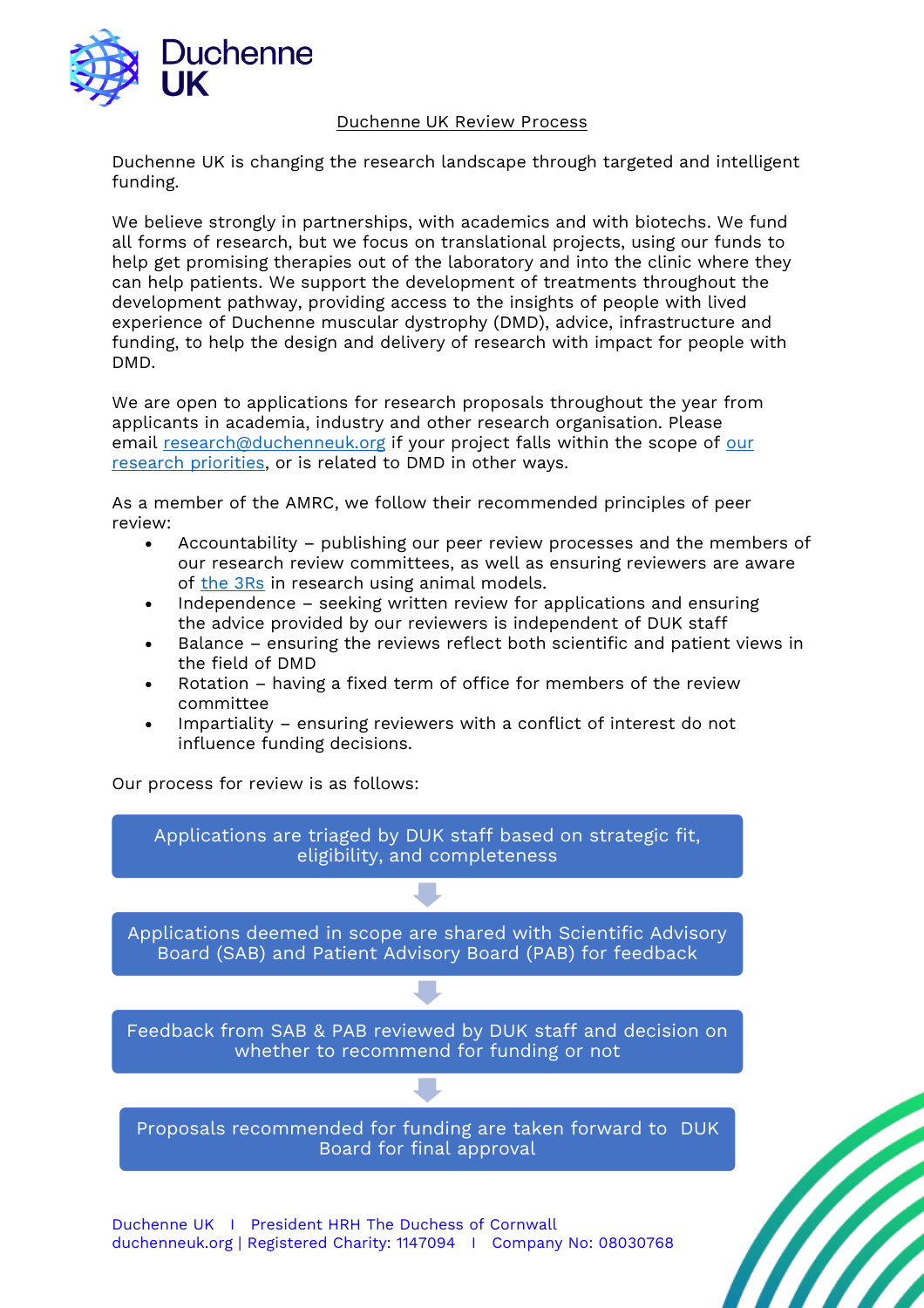

Proposals will be assessed against:

- Scientific excellence
- Relevance and impact on the field
- Research team and environment
- Resources requested please note that Duchenne UK does not fund indirect costs.

All applicants will receive the feedback from the Director of Research about their proposal, as well as including anonymised feedback from the SAB and PAB reviewers. To find out more about our reviewers, please visit [Our advisory boards](http://duchenneuk.org/our-advisory-board/) [website pages.](http://duchenneuk.org/our-advisory-board/)

A recommendation for funding requires that at least 75% of the SAB and PAB responses are in favour. A minimum of 3 responses is required from both the SAB and PAB.

For proposals which requires a substantial amount of funding, or lie outside the scope of experience for our SAB, we will recruit external reviewers who have a greater knowledge of the research area. For any clinical trial applications, we refer to the TACT committee [\(the TREAT-NMD Advisory Committee for](https://treat-nmd.org/tact-treat-nmd-advisory-committee-for-therapeutics/) Therapeutics) for review. TACT is a group of academic and industry drug development specialists who review and provide guidance on the translation and development path of therapeutics programs in rare neuromuscular diseases.

## **Conflict of Interest**

Duchenne UK makes every effort to ensure that decisions are fair, objective and transparent.

Details of proposals and related correspondence, as well as the identity of external referees are treated as strictly confidential, kept secure and not shared with anyone outside of the review process.

When a reviewer, either external or internal, is connected with an application, they must declare an interest and withdraw from any consideration of the application, including retiring from any meeting where the application is discussed. Such conflicts of interest might include previous collaboration with one of the applicants or co-applicants, being related to the applicant or co-applicants, or financial interests, such as shares, relevant to the application.

If reviewers fail to alert Duchenne UK of a conflict of interest, then they may be asked to step down as a reviewer. If they are unsure as to whether a conflict of interest exists, they should discuss any potential conflict of interest with the Director of Research.

Applicants should not directly approach the reviewers in connection with their research application, and reviewers should refuse any requests for information or feedback from applicants on how a particular judgement was reached. All communication with the applicant will be led by the Director of Research with support from the Programmes Manager.